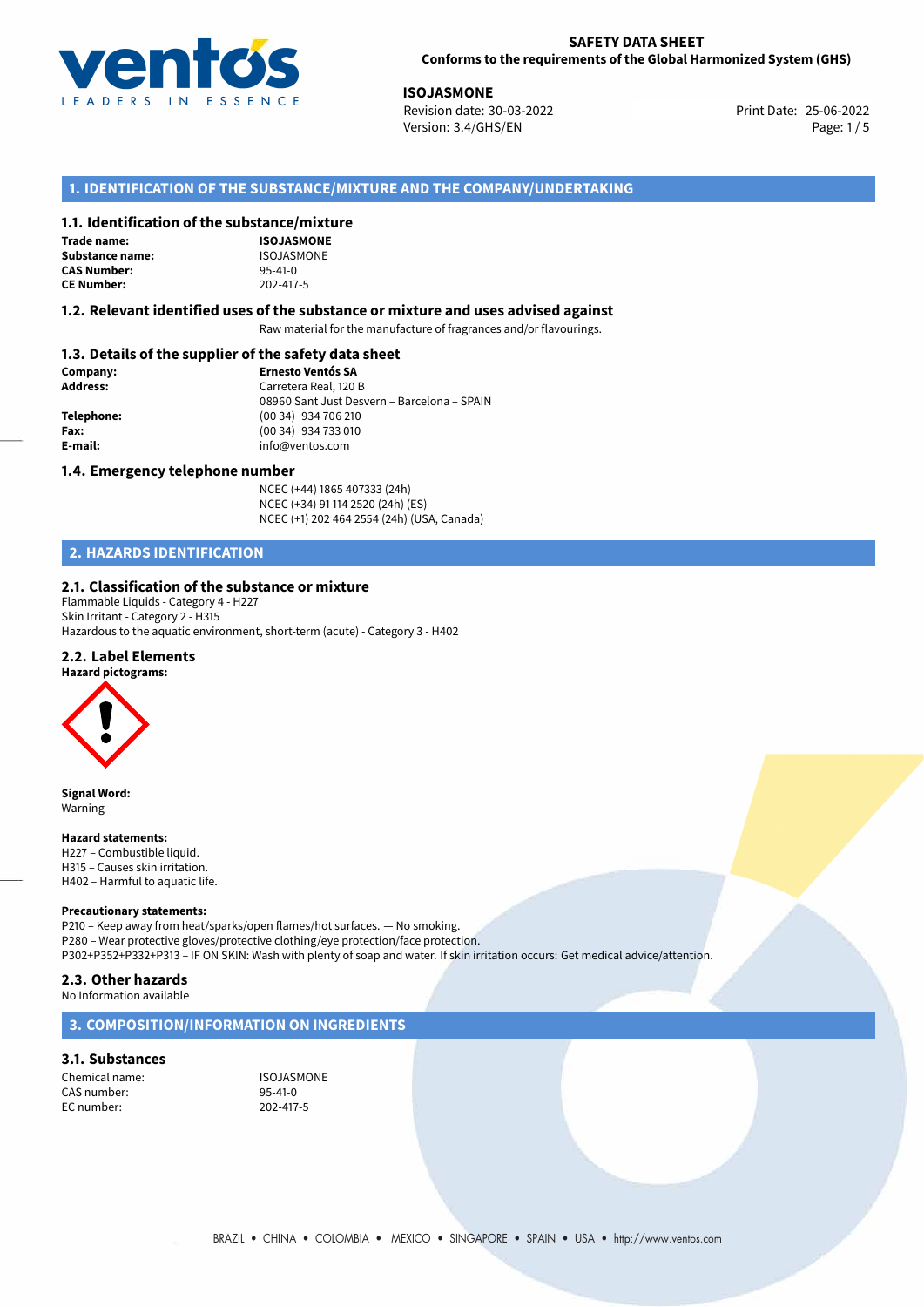

25-06-2022 **ISOJASMONE** Revision date: 30-03-2022 Print Date: Version: 3.4/GHS/EN Page: 2 / 5

#### **Hazardous constituents:**

| <b>Chemical Name</b> | % (w/w)   | <b>CAS No</b><br><b>EC No</b> | <b>Classification according to GHS</b>                                                                                                                                 |
|----------------------|-----------|-------------------------------|------------------------------------------------------------------------------------------------------------------------------------------------------------------------|
| ISOJASMONE           | $\geq$ 50 | $95 - 41 - 0$<br>202-417-5    | Acute Toxicity - Category 4 (inhalation) - H332<br>  Skin Irritant - Category 2 - H315<br>Hazardous to the aquatic environment, short-term (acute) - Category 3 - H402 |

[See the full text of the hazard statements in section 16.](#page-4-0)

### **3.2. Mixtures**

Not applicable.

# **4. FIRST-AID MEASURES**

# **4.1. Description of necessary first aid measures**

| Ingestion:    | Rinse mouth with water.                                                                                               |
|---------------|-----------------------------------------------------------------------------------------------------------------------|
|               | Obtain medical advice.                                                                                                |
|               | Keep at rest. Do not induce vomiting.                                                                                 |
| Eye contact:  | In case of contact with eyes, rinse immediately with plenty of water for at least 15 minutes and seek medical advice. |
| Inhalation:   | Remove person to fresh air and keep at rest.                                                                          |
|               | Seek immediate medical advice.                                                                                        |
| Skin contact: | Take off immediately all contaminated clothing.                                                                       |
|               | Thoroughly wash affected skin with soap and water.                                                                    |
|               | Seek medical attention if symptoms persist.                                                                           |

# **4.2. Most important symptoms and effects, both acute and delayed**

No information available.

# **4.3. Indication of any immediate medical attention and special treatment needed**

No information available.

# **5. FIRE-FIGHTING MEASURES**

# **5.1. Extinguishing Media**

Water spray, carbon dioxide, dry chemical powder or appropriate foam. For safety reasons do not use full water jet.

### **5.2. Special hazards arising from the substance or mixture**

Known or Anticipated Hazardous Products of Combustion: Emits toxic fumes under fire conditions.

# **5.3. Advice for firefighters**

High temperatures can lead to high pressures inside closed containers. Avoid inhalation of vapors that are created. Use appropriate respiratory protection. Do not allow spillage of fire to be poured into drains or watercourses. Wear self-contained breathing apparatus and protective clothing.

# **6. ACCIDENTAL RELEASE MEASURES**

# **6.1. Personal precautions, protective equipment and emergency procedures**

Evacuate surronding areas. Ensure adequate ventilation. Keep unnecessary and unprotected personnel from entering. Do not breathe vapor/spray. Avoid contact with skin and eyes. Information regarding personal protective measures: see section 8.

#### **6.2. Environmental precautions**

To avoid possible contamination of the environment, do not discharge into any drains, surface waters or groundwaters.

#### **6.3. Methods and materials for containment and cleaning up**

Cover with an inert, inorganic, non-combustible absorbent material (e.g. dry-lime, sand, soda ash). Place in covered containers using non-sparking tools and transport outdoors. Avoid open flames or sources of ignition (e.g. pilot lights on gas hot water heater). Ventilate area and wash spill site after material pickup is complete.

#### **6.4. Reference to other sections**

Information regarding exposure controls, personal protection and disposal considerations can be found in sections 8 and 13.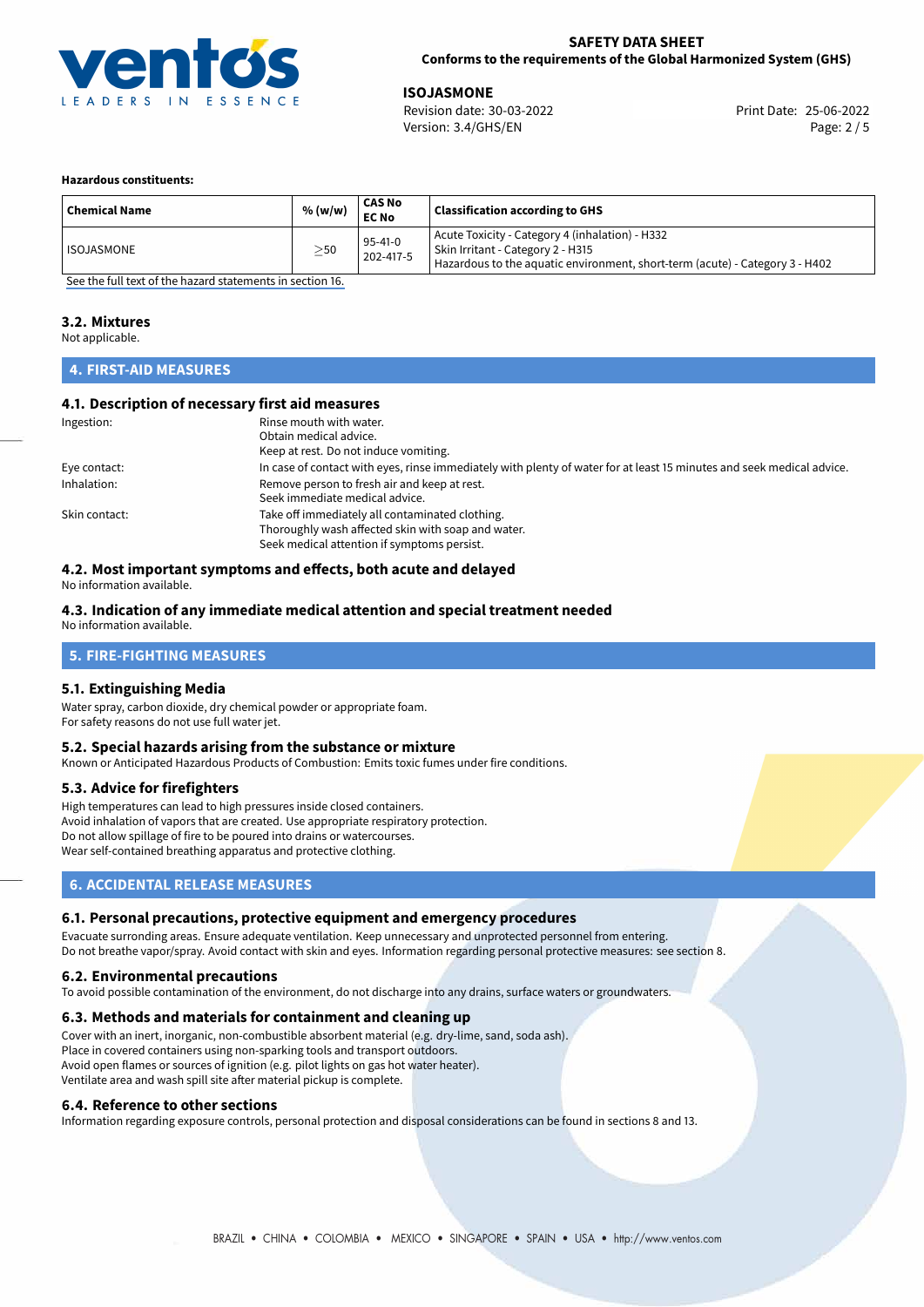

25-06-2022 **ISOJASMONE** Revision date: 30-03-2022 Print Date: Version: 3.4/GHS/EN Page: 3 / 5

# **7. HANDLING AND STORAGE**

# **7.1. Precautions for safe handling**

Do not store or handle this material near food or drinking water. Do not smoke. Avoid contact with the eyes, skin and clothing. Wear protective clothing and use glasses. Observe the rules of safety and hygiene at work. Keep in the original container or an alternative made from a compatible material.

# **7.2. Conditions for safe storage, including any incompatibilities**

Store in tightly closed and preferably full containers in a cool, dry and ventilated area, protected from light. Keep away from sources of ignition (e.g. hot surfaces, sparks, flame and static discharges). Keep away from incompatible materials (see section 10).

# **7.3. Specific end use(s)**

No information available.

**8. EXPOSURE CONTROLS AND PERSONAL PROTECTION**

# **8.1. Control parameters**

Components with occupational exposure limits: None known.

#### **8.2. Exposure controls**

Measures should be taken to prevent materials from being splashed into the body. Provide adequate ventilation, according to the conditions of use. Use a mechanical exhaust if required.

#### **8.3. Individual protection measures, such as personal protective equipment**

| Eye/Face protection:             | Chemical safety goggles are recommended. Wash contaminated goggles before reuse.                                                            |
|----------------------------------|---------------------------------------------------------------------------------------------------------------------------------------------|
| Hand Protection:                 | Chemical-resistant gloves are recommended. Wash contaminated gloves before reuse.                                                           |
| Body protection:                 | Personal protective equipment for the body should be selected based on the task being performed and the risks<br>involved.                  |
| Respiratory Protection:          | In case of insufficient ventilation, use suitable respiratory equipment.                                                                    |
| Environmental exposure controls: | Emissions from ventilation or process equipment should be checked to ensure they comply with environmental<br>protection legislation.       |
|                                  | In some cases, filters or engineering modifications to the process equipment will be necessary to reduce emissions to<br>acceptable levels. |
|                                  |                                                                                                                                             |

# **9. PHYSICAL AND CHEMICAL PROPERTIES**

# **9.1. Information on basic physical and chemical properties**

| Appearance:                            | Liguid                      |
|----------------------------------------|-----------------------------|
| Colour:                                | Conforms to standard        |
| Odour:                                 | Conforms to standard        |
| Odour theshold:                        | Not determined              |
| pH:                                    | Not determined              |
| Melting point/freezing point:          | Not determined              |
| Boling point/boiling range $(°C)$ :    | 224°C (1013 hPa)            |
| Flash point:                           | 90 $^{\circ}$ C             |
| Evaporation rate:                      | Not determined              |
| Flammability:                          | Not determined              |
| Lower flammability/Explosive limit:    | Not determined              |
| Upper flammability/Explosive limit:    | Not determined              |
| Vapour pressure:                       | Not determined              |
| Vapour Density:                        | Not determined              |
| Density:                               | 0,912 $-0$ ,932 g/mL (20°C) |
| Relative density:                      | $0,912 - 0,932$ (20°C)      |
| Water solubility:                      | <b>INSOLUBLE IN WATER</b>   |
| Solubility in other solvents:          | <b>SOLUBLE IN ETHANOL</b>   |
| Partition coefficient n-octanol/water: | log Pow 3,71                |
| Auto-ignition temperature:             | Not determined              |
| Decomposition temperature:             | Not determined              |
| Viscosity, dynamic:                    | Not determined              |
| Viscosity, kinematic:                  | Not determined              |
| Explosive properties:                  | Not determined              |
| Oxidising properties:                  | <b>NONE EXPECTED</b>        |
|                                        |                             |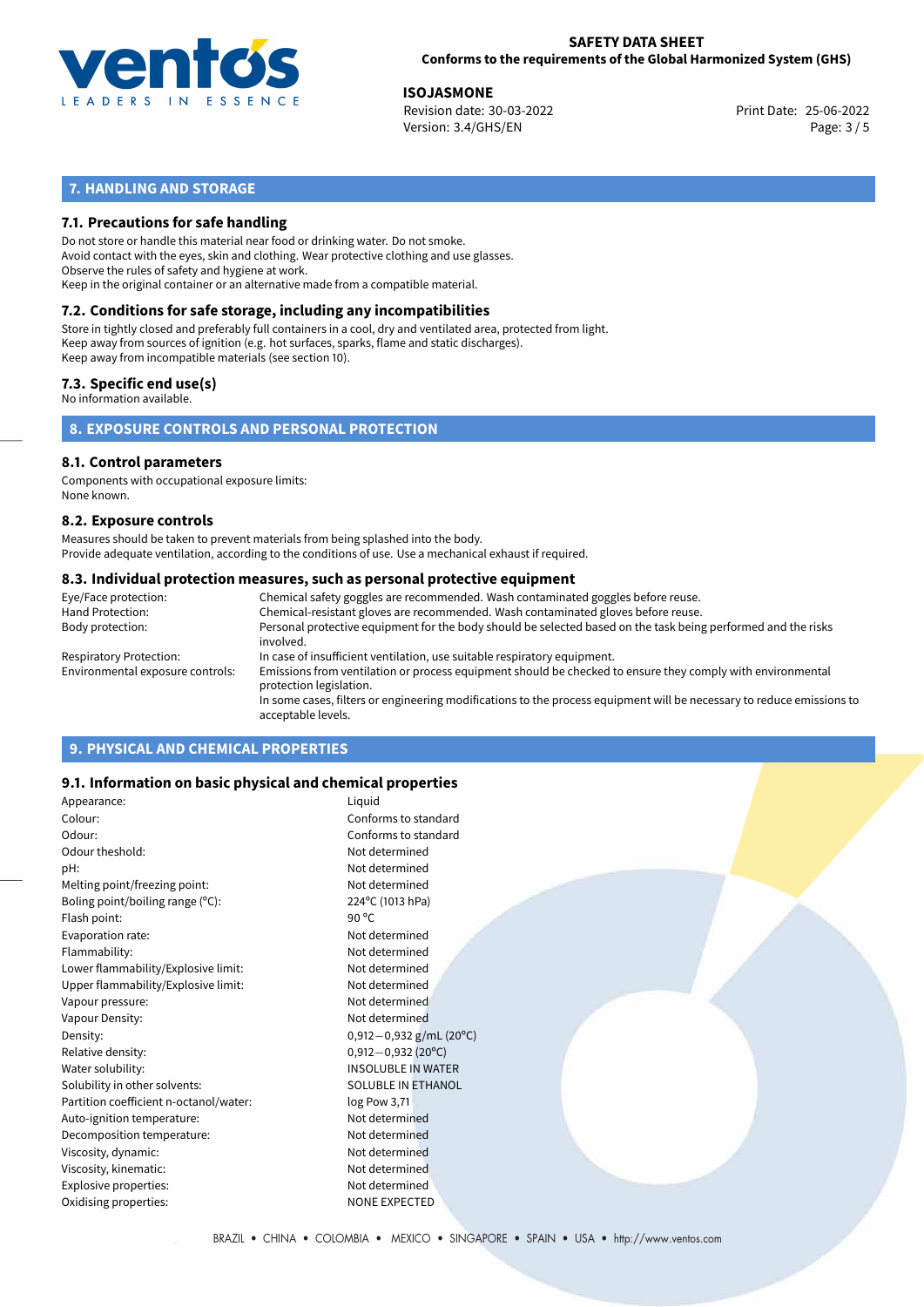

25-06-2022 **ISOJASMONE** Revision date: 30-03-2022 Print Date: Version: 3.4/GHS/EN Page: 4 / 5

# **10. STABILITY AND REACTIVITY**

# **10.1. Reactivity**

No hazardous reactions if stored and handled as prescribed/indicated.

#### **10.2. Chemical stability**

The product is stable if stored and handled as prescribed/indicated.

#### **10.3. Possibility of hazardous reactions**

No hazardous reactions if stored and handled as prescribed/indicated.

#### **10.4. Conditions to Avoid**

Conditions to Avoid: Excessive heat, flame or other ignition sources.

#### **10.5. Incompatible materials**

Avoid contact with strong acids and bases and oxidizing agents.

#### **10.6. Hazardous decomposition products**

During combustion may form carbon monoxide and unidentified organic compounds.

# **11. TOXICOLOGICAL INFORMATION**

| <b>Acute toxicity</b>                    | Based on the data available, the criteria for classification are not met. |
|------------------------------------------|---------------------------------------------------------------------------|
| <b>Skin corrosion/irritation</b>         | Causes skin irritation.                                                   |
| Serious eye damage/irritation            | Based on the data available, the criteria for classification are not met. |
| <b>Respiratory or skin sensitisation</b> | Based on the data available, the criteria for classification are not met. |
| <b>Germ cell mutagenicity</b>            | Based on the data available, the criteria for classification are not met. |
| Carcinogenicity                          | Based on the data available, the criteria for classification are not met. |
| <b>Reproductive toxicity</b>             | Based on the data available, the criteria for classification are not met. |
| <b>STOT-single exposure</b>              | Based on the data available, the criteria for classification are not met. |
| <b>STOT-repeated exposure</b>            | Based on the data available, the criteria for classification are not met. |
| <b>Aspiration hazard</b>                 | Based on the data available, the criteria for classification are not met. |

# **12. ECOLOGICAL INFORMATION**

#### **12.1. Toxicity**

**Assessment:** Harmful to aquatic life. **Experimental/calculated data:** No information available.

#### **12.2. Degradability** No information available.

**12.3. Bioaccumulative potential** No information available.

#### **12.4. Soil mobility** No information available.

**12.5. Other adverse effects**

#### See also sections 6, 7, 13 and 15 Do not allow to get into waste water or waterways.

# **13. DISPOSAL CONSIDERATIONS**

#### **13.1. Waste treatment methods**

Dispose of in accordance with national and local environmental regulations.